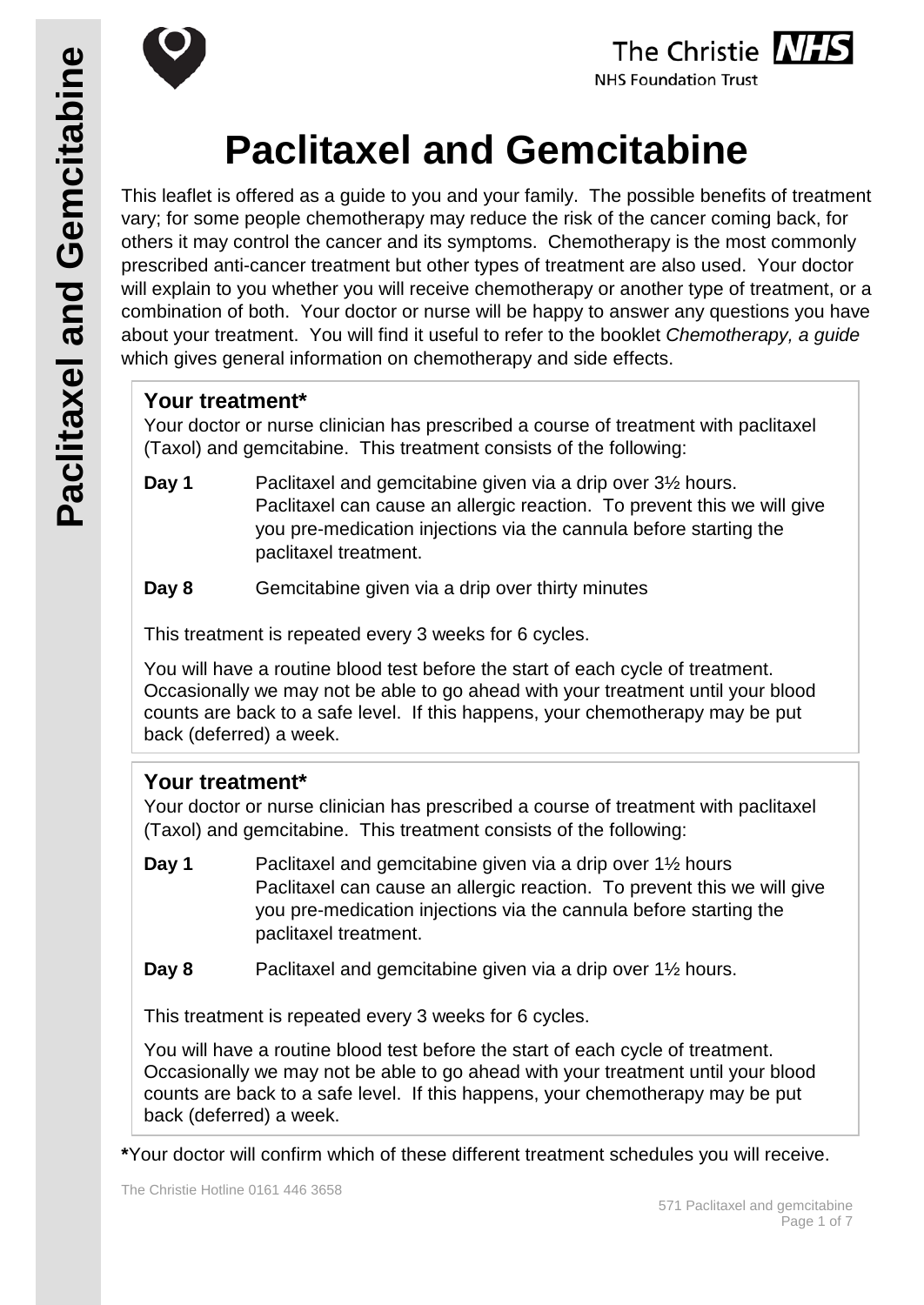#### **Blood sugar**

You will receive a dose of intravenous steroids before each treatment. If you are diabetic you should monitor your blood sugar levels during your treatment. If your blood sugar levels are affected you should speak to your doctor about your diabetic medications.

This treatment can have serious or possibly life-threatening side effects. It is very important that you report side effects straight away. Don't delay, if you feel unwell, please ring The Christie Hotline on 0161 446 3658. The lines are open 24 hours a day.

#### **Increased risk of serious infection**

You are vulnerable to infection while you are having chemotherapy. Minor infections can become life-threatening in a matter of hours if left untreated. Symptoms of infection include fever, shivering, sweats, sore throat, diarrhoea, discomfort when you pass urine, cough or breathlessness. We recommend that you use a digital thermometer so you can check your temperature. You can buy one from your local chemist.

**If you feel unwell, you have symptoms of an infection or your temperature is 37.5ºC or above or below 36ºC contact The Christie Hotline straight away**.

#### • **Anaemia (low number of red blood cells)**

While having this treatment you may become anaemic. This may make you feel tired and breathless. Let your doctor or nurse know if these symptoms are a problem. You may need a blood transfusion.

#### • **Bruising or bleeding**

This treatment can reduce the production of platelets which help the blood clot. Let your doctor know if you have any unexplained bruising or bleeding, such as nosebleeds, bloodspots or rashes on the skin, and bleeding gums. You may need a platelet transfusion.

# **Possible side effects**

Chemotherapy can cause many different side effects. Some are more likely to occur than others. Everyone is different and not everyone gets all the side effects. Most side effects are usually temporary, but in some rare cases they can be life-threatening. It is important to tell your hospital doctor or nurse about any side effects so they can be monitored and, where possible, treated.

#### **Common side effects (more than 1 in 10)**

#### • **Diarrhoea**

 $\sqrt{!}$  If this becomes a problem while you are having treatment, anti-diarrhoea tablets can be bought from a pharmacy or prescribed by your GP for a temporary period, until this has resolved. If the problem persists contact the Christie. **If you have severe diarrhoea it is important to contact The Christie Hotline straight away as this may be a sign of serious infection. Don't delay!**

The Christie Hotline 0161 446 3658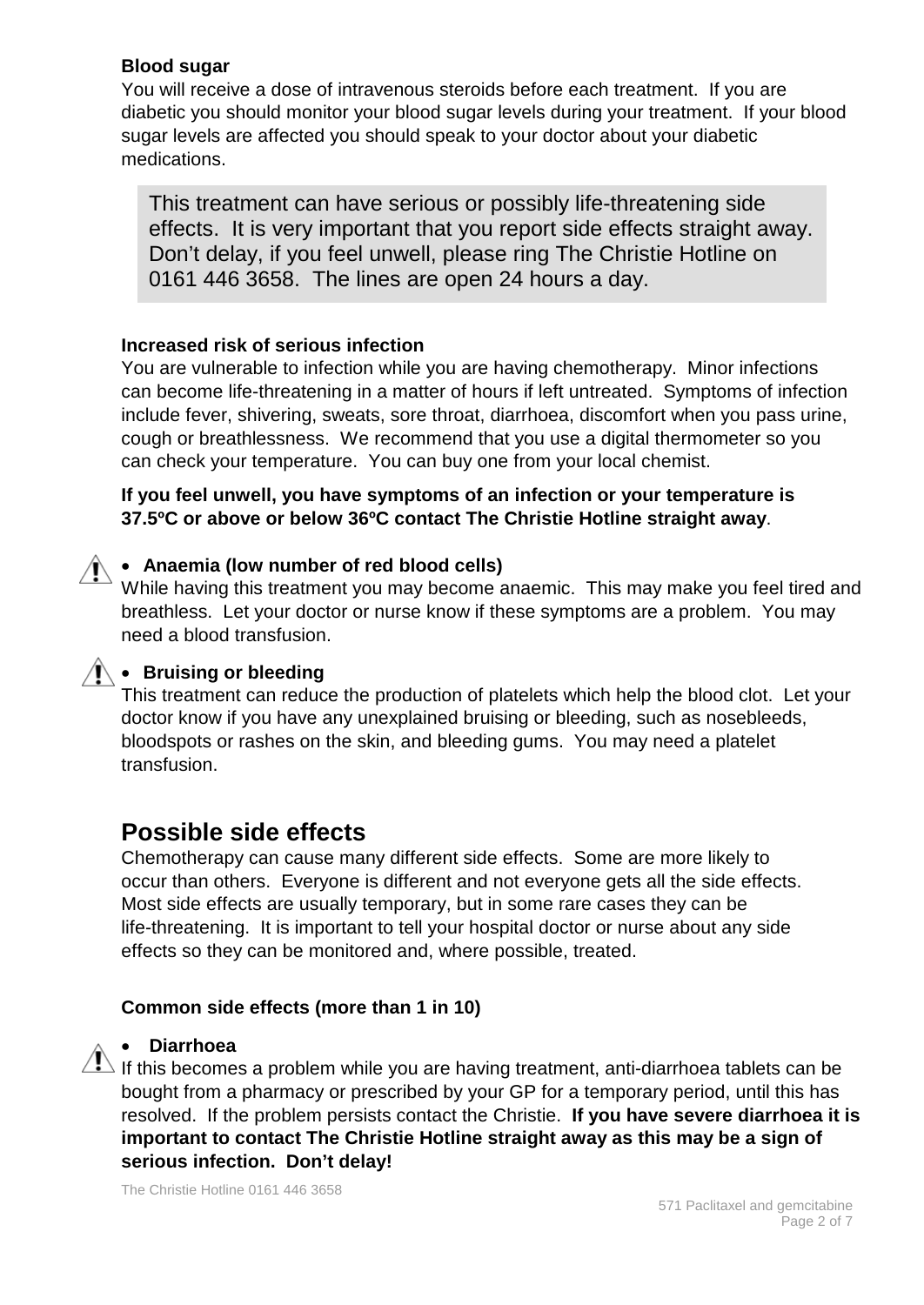#### • **Sore mouth**

Your mouth may become sore or dry, or you may notice small mouth ulcers during this treatment. Drinking plenty of fluids and cleaning your teeth regularly and gently with a soft toothbrush can help to reduce the risk of this happening. We can prescribe a mouthwash for you to use during treatment. You can dilute this with water if your mouth is sore. Ask your doctor or nurse for further advice. There is also general mouth care information in the chemotherapy booklet. If you continue to have a sore mouth, please contact The Christie Hotline.

#### • **Nausea and vomiting (sickness)**

The severity of this varies from person to person. Anti-sickness medication will be given along with your chemotherapy to prevent this. You will also be given anti-sickness tablets to take at home. If you continue to feel sick, contact your GP or this hospital, because your anti-sickness medication may need to be changed or increased.

#### • **Hair loss**

Hair loss is usually total. The hair falls out gradually 10 to 14 days following your first course of treatment. Body and facial hair can also fall out. The time scale varies from person to person. Please remember that this is a temporary side effect and your hair will grow back when your treatment is complete. If you would like an appointment with the wig service, this can be arranged for you by visiting the Cancer Information Centre (department 7). Ask the staff for a copy of the 'Wig Fitting Service'. A selection of headscarves and turbans are available from 'Headstart'.

#### • **Aching in the muscles/flu like symptoms**

Sometimes you may have pain in the muscles in your legs. Please ask your doctor about this who may prescribe a suitable painkiller.

Occasionally chemotherapy may cause flu-like symptoms such as fever, aches and pains and shivering about 3-5 hours after it is given. These symptoms are temporary and should go within 12-24 hours. Paracetamol will help. If your symptoms are particularly severe, tell your doctor at your next visit.

#### • **Lethargy**

Some chemotherapy may make you feel tired and lacking in energy. It can be frustrating when you feel unable to cope with routine tasks. You may benefit from additional support during your treatment. Complementary therapies may be helpful. Speak to your nurse or doctor for further information. If necessary, take time off work. Gentle exercise, such as walking, can be beneficial.

#### • **Heartburn**

Chemotherapy treatment can cause indigestion or reflux. If you experience this please contact The Christie Hotline. Heartburn can be treated with medication from your GP.

#### • **Loss of periods**

Due to the effect of chemotherapy on the ovaries, you may find that your periods become irregular or stop. This is more likely in women over the age of 40 when most women will notice some change in their periods. It is less common in women under the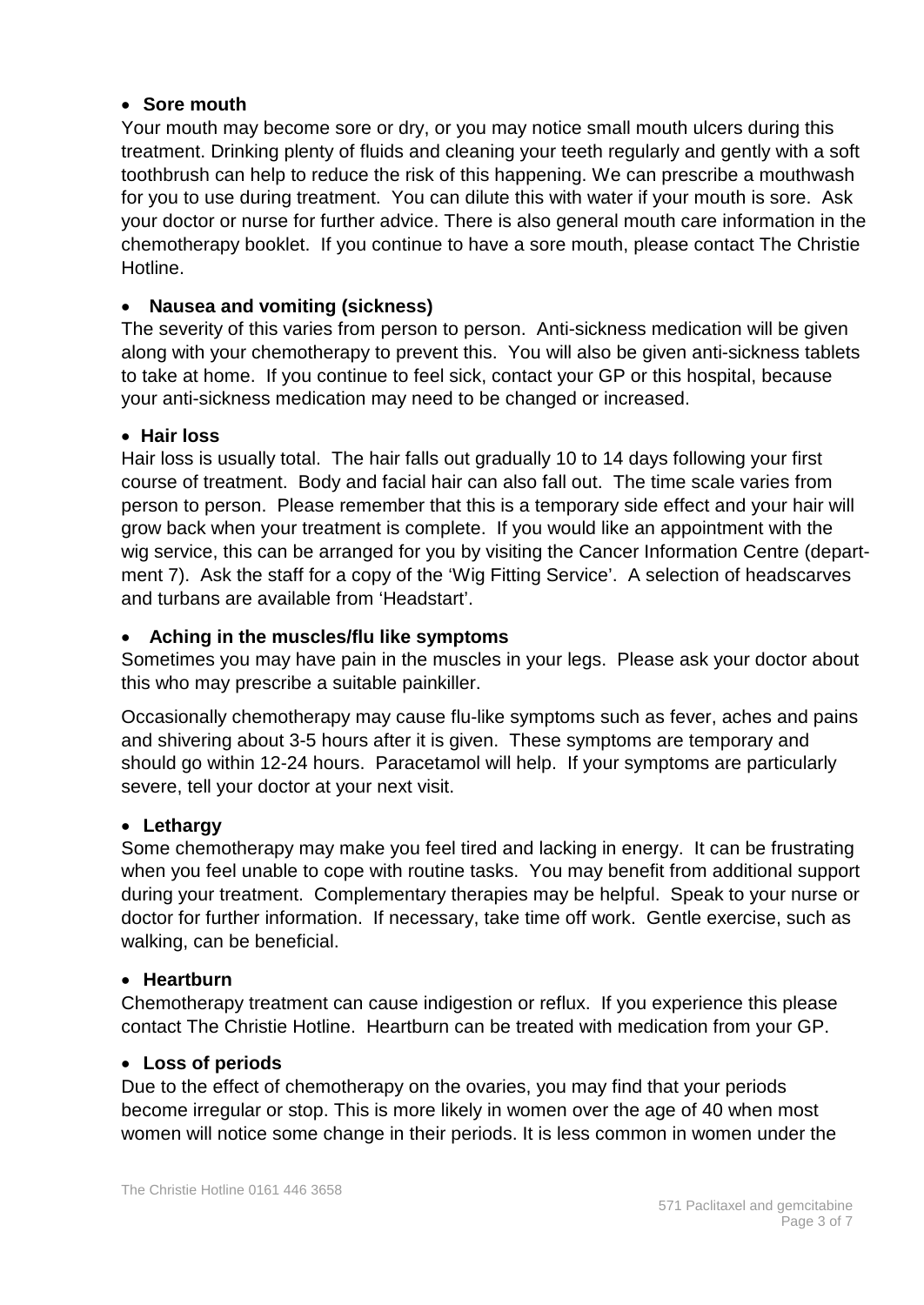age of 40 but does still happen and can result in significant menopausal symptoms (see section below). Even if your periods stop completely during chemotherapy your periods may come back several years later. This means that you may be able to become pregnant even many years after chemotherapy. It is very important to use contraception if you don't want to get pregnant.

#### • **Menopausal symptoms**

When the ovaries stop working due to chemotherapy or during a natural menopause most women experience symptoms such as hot flushes, sweats (night and day) and vaginal dryness. These hormonal changes can make the vagina feel as though it has shrunk and become less easy to stretch. This is called vaginal atrophy and can result in discomfort, pain on sexual intercourse, itching and recurrent urine infections. If your ovaries don't start to work again the vaginal symptoms can be permanent, although the flushes and sweats tend to reduce and stop over a small number of years. Some women who have already gone through menopause may notice their symptoms worsening for a time after chemotherapy.

The vaginal symptoms can start early and the longer they are left the harder they can be to treat. Please contact your specialist nurse either in clinic or by phone when the symptoms first develop if you would like help. Symptoms can be managed in several ways including gels, essential oil pessaries and sometimes local oestrogen replacement. You may also find it helpful to request the booklet 'Menopausal symptoms and breast cancer' by Breast Cancer Care (either from your breast care nurse, the cancer information centre at The Christie or online).

#### • **Change in nails**

The nails may become brittle and their texture or colour may change. This change grows out over several months once the treatment has finished. Pain in the nail bed (at the base of the nail) may occur, but this is rare. Acrylic nails are not recommended.

#### • **Liver function**

Your liver may be temporarily affected. The chemotherapy may cause changes in the way that your liver works. Your liver will return to normal when the treatment is finished. This is very unlikely to cause you any harm, but your doctor will monitor this carefully. Samples of your blood will be taken at regular intervals to check your liver is working properly.

#### • **Abdominal pain**

This may start a few days after finishing chemotherapy and may last for a few days. Please contact the hospital if this happens. Your doctor can prescribe painkillers if appropriate.

#### • **Tingling & numbness in the fingers or toes**

This is due to the effect of paclitaxel on the nerves and is known as peripheral neuropathy. You may also notice that you have difficulty doing up buttons or similar tasks. Tell your doctor if you notice any numbness or tingling in your hands or feet. This usually improves a few months after treatment has finished although this may be permanent.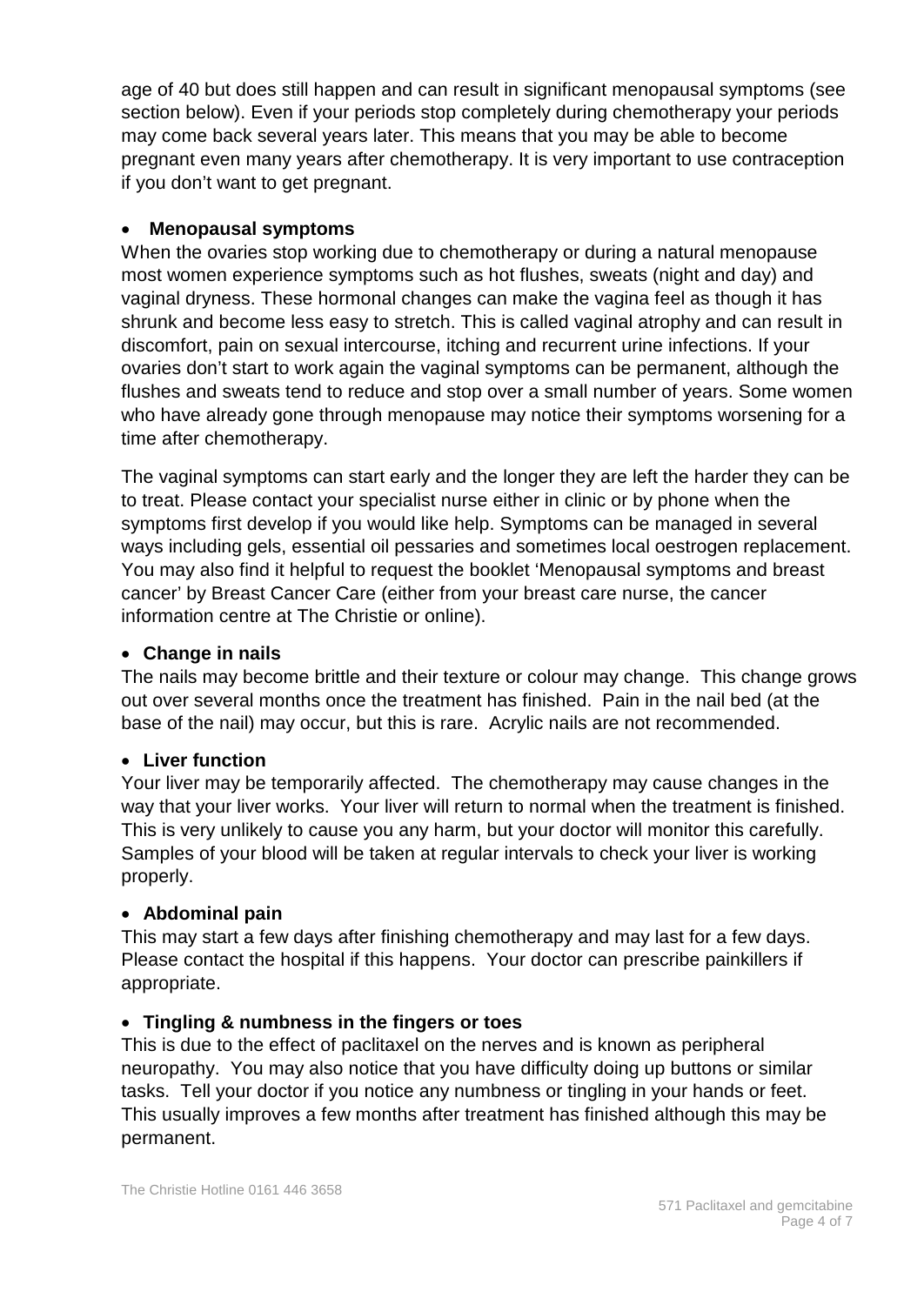#### • **Skin rash**

You may develop a skin rash. This is usually mild and easily treated. Please tell your doctor on your next visit.

#### **Uncommon side effects (less than 1 in 10)**

#### • **Allergic reaction**

Signs of an allergic reaction include skin rashes and itching, a high temperature, shivering, redness of the face, a feeling of dizziness, headache, breathlessness, anxiety, and a desire to pass urine. You will be monitored for any sign of an allergic reaction during treatment. It is important to tell your nurse or doctor if you have any of these signs.

#### • **Blood clots**

During chemotherapy you are more at risk of blood clots in the legs (DVT) or lungs (PE). Occasionally these clots can be life-threatening. To help prevent clots, keep mobile and drink plenty of non-alcoholic fluids.

#### • **Constipation**

Try to drink plenty of fluids and eat foods high in fibre. Tell your doctor who may prescribe a suitable laxative. Ask the staff for a copy of 'Eating: Help Yourself' which has useful ideas about diet when you are having treatment.

#### • **Increased sensitivity to the sun**

Your skin will tan/burn in the sun more easily. Sit in the shade, avoid too much sun and use sunblock cream/hats.

#### • **Low blood pressure**

Your blood pressure will be checked during your treatment. Let the doctor know if you feel faint or dizzy.

#### • **Changes in heart rate**

Paclitaxel can sometimes cause a temporary slowing of the heart rate known as bradycardia. This usually does not cause any harm.

#### **Other medicines**

Some medicines can be harmful to take when you are having chemotherapy. Let your doctor know about any medications you are taking, including non–prescribed medicines such as complementary therapies and herbal remedies.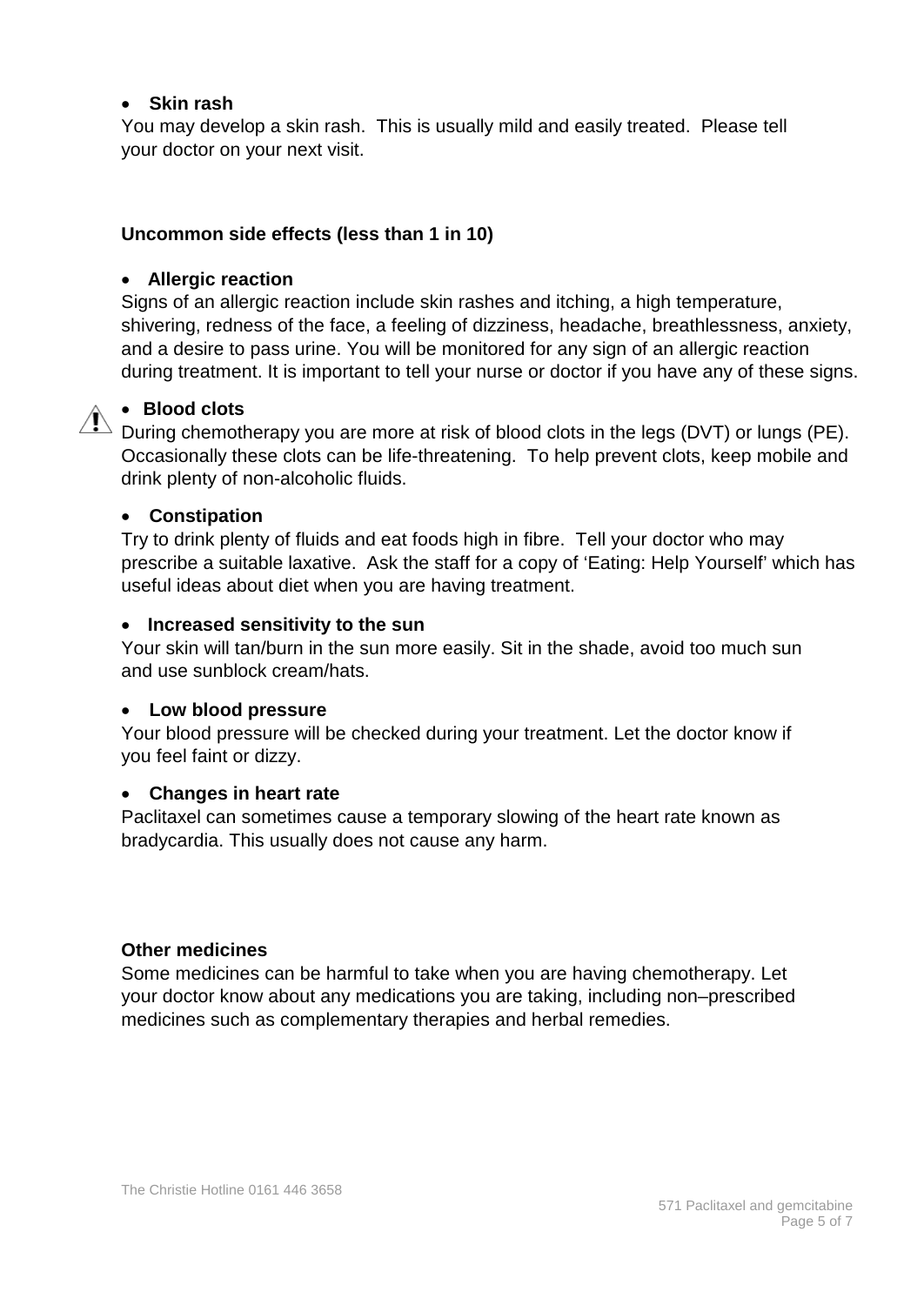#### **Rare side effects (less than 1 in 100)**

• **Infiltration** is when chemotherapy leaks outside the vein. If you develop redness, soreness or pain at the injection site **at any time** please let us know straightaway.

#### **Serious and potentially life threatening side effects**

In a small proportion of patients chemotherapy can result in very severe side effects which may rarely result in death. The team caring for you will discuss the risk of these side effects with you.

# **Sex, contraception & fertility**

#### **Protecting your partner and contraception:**

We recommend that you or your partner use a condom during sexual intercourse while you are having the course of chemotherapy. Chemotherapy is dangerous to unborn babies and you should not try to become pregnant whilst you are having chemotherapy. Using a condom will also protect your partner from any chemotherapy drugs that may be present in the semen or vagina.

If you suspect that you may be pregnant please tell your doctor immediately.

**Fertility:** This chemotherapy may affect your ability to have children. Your doctor or nurse should have discussed this with you. If not, please ask them before you start treatment.

# **Late side effects**

Some side effects may become evident only after a number of years. In reaching any decision with you about treatment, the potential benefit you receive from treatment will be weighed against the risks of serious long term side effects to the heart, lungs, kidneys and bone marrow. With some drugs there is also a small but definite risk of developing another cancer. If any of these problems specifically applies to you, the doctor will discuss these with you and note this on your consent form.